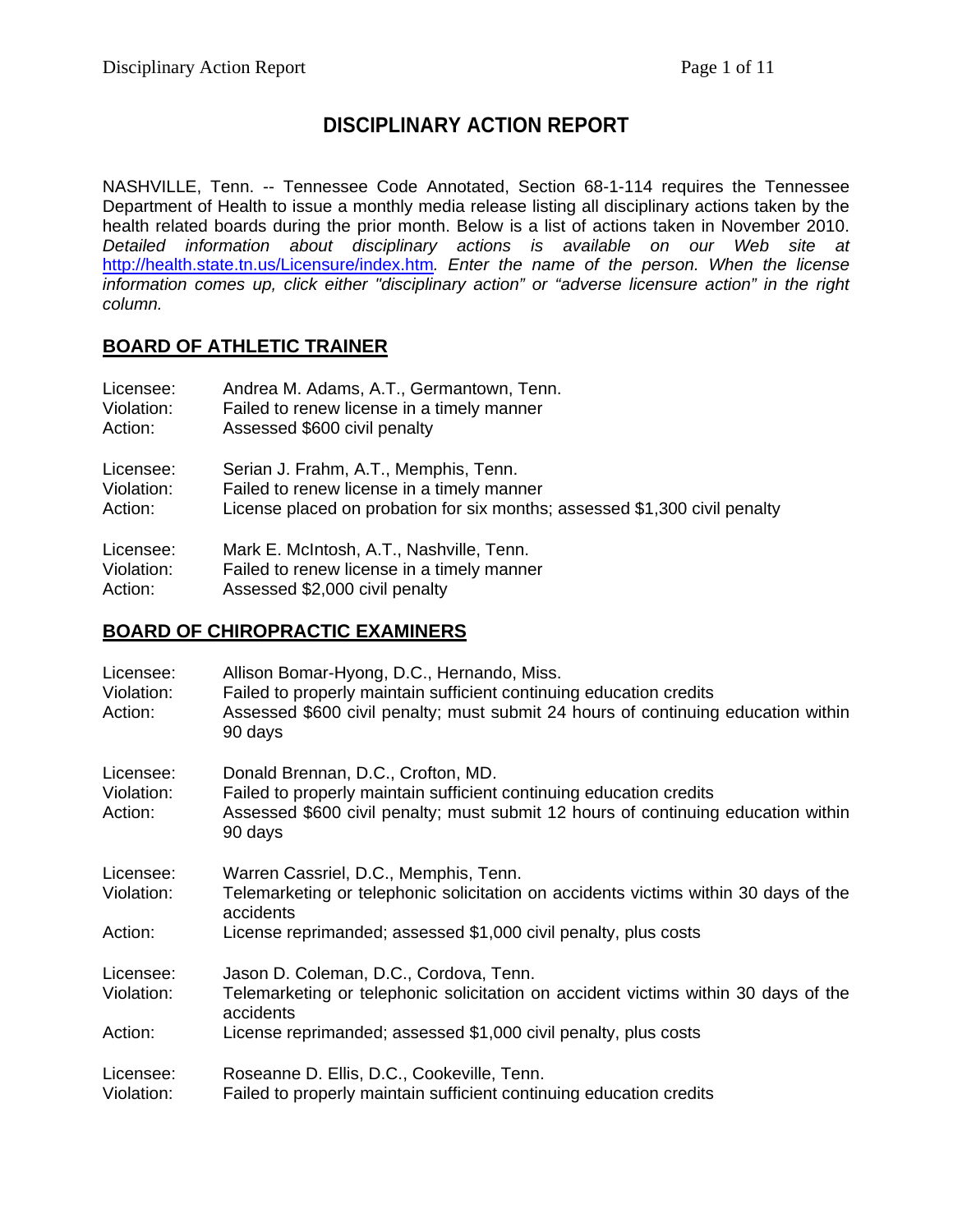| Action:                            | Assessed \$600 civil penalty; must submit 18 hours of continuing education within<br>90 days                                                                                                                         |
|------------------------------------|----------------------------------------------------------------------------------------------------------------------------------------------------------------------------------------------------------------------|
| Licensee:<br>Violation:<br>Action: | Janelle M. Farris, D.C., Spring Hill, Tenn.<br>Failed to properly maintain sufficient continuing education credits<br>Assessed \$600 civil penalty; must submit two hours of continuing education within<br>90 days  |
| Licensee:<br>Violation:<br>Action: | Kevin J. Gocha, D.C., Lafayette, Tenn.<br>Failed to properly maintain sufficient continuing education credits<br>Assessed \$600 civil penalty; must submit six hours of continuing education within<br>90 days       |
| Licensee:<br>Violation:<br>Action: | Gregory M. Hutti, D.C., Spring Hill, Tenn.<br>Failed to properly maintain sufficient continuing education credits<br>Assessed \$600 civil penalty; must submit two hours of continuing education within<br>90 days   |
| Licensee:<br>Violation:<br>Action: | Brandon N. Jenkins, D.C., Old Hickory, Tenn.<br>Failed to properly maintain sufficient continuing education credits<br>Assessed \$600 civil penalty; must submit six hours of continuing education within<br>90 days |
| Licensee:<br>Violation:<br>Action: | Jeremy L. Jessop, D.C., Collierville, Tenn.<br>Failed to properly maintain sufficient continuing education credits<br>Assessed \$600 civil penalty; must submit 12 hours of continuing education within<br>90 days   |
| Licensee:<br>Violation:<br>Action: | Meshia K. Johnson, C.X.T., Smithville, Tenn.<br>Failed to properly maintain sufficient continuing education credits<br>Assessed \$300 civil penalty; must submit six hours of continuing education within<br>90 days |
| Licensee:<br>Violation:<br>Action: | Mike D. Kirk, D.C., Morristown, Tenn.<br>Failed to properly maintain sufficient continuing education credits<br>Assessed \$600 civil penalty; must submit six hours of continuing education within<br>90 days        |
| Licensee:<br>Violation:<br>Action: | David R. Mason, D.C., Franklin, Tenn.<br>Failed to properly maintain sufficient continuing education credits<br>Assessed \$600 civil penalty; must submit 12 hours of continuing education within<br>90 days         |
| Licensee:<br>Violation:<br>Action: | Sheila G. Meadows, D.C., Nashville, Tenn.<br>Failed to properly maintain sufficient continuing education credits<br>Assessed \$600 civil penalty; must submit six hours of continuing education within<br>90 days    |
| Licensee:<br>Violation:            | Robert W. Medlin, D.C., Paris, Tenn.<br>Failed to properly maintain sufficient continuing education credits                                                                                                          |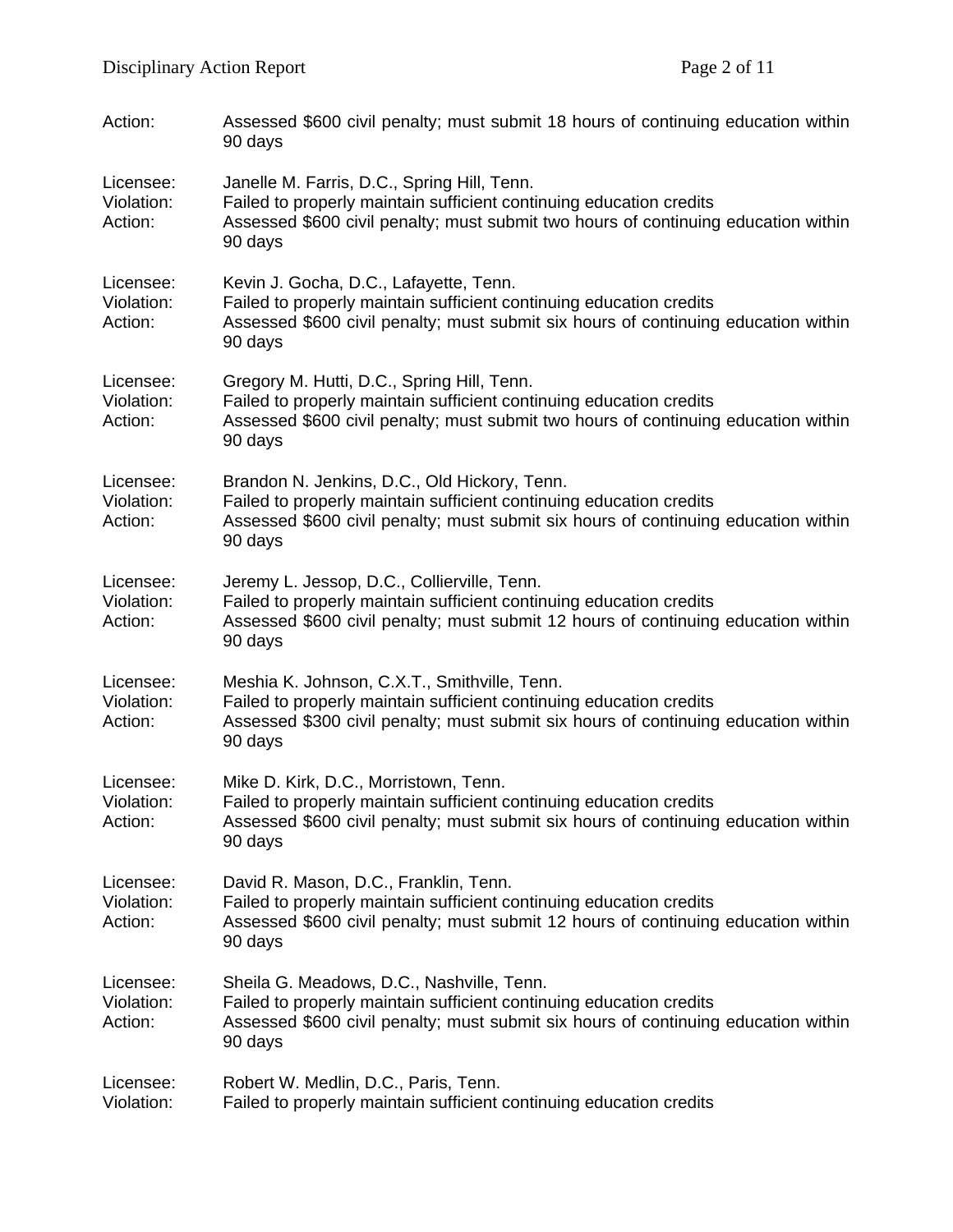| Action:                            | Assessed \$600 civil penalty; must submit eight hours of continuing education<br>within 90 days                                                                                                                   |
|------------------------------------|-------------------------------------------------------------------------------------------------------------------------------------------------------------------------------------------------------------------|
| Licensee:<br>Violation:<br>Action: | Wanda Pico, C.T.A., Cleveland, Tenn.<br>Failed to properly maintain sufficient continuing education credits<br>Assessed \$300 civil penalty; must submit six hours of continuing education within<br>90 days      |
| Licensee:<br>Violation:<br>Action: | Michael A. Proetta D.C., Mt. Juliet, Tenn.<br>Failed to properly maintain sufficient continuing education credits<br>Assessed \$600 civil penalty; must submit 12 hours of continuing education within<br>90 days |
| Licensee:<br>Violation:<br>Action: | Robin M. Proetta, D.C., Mt. Juliet, Tenn.<br>Failed to properly maintain sufficient continuing education credits<br>Assessed \$600 civil penalty; must submit 12 hours of continuing education within<br>90 days  |
| Licensee:<br>Violation:<br>Action: | James D. Stucki, D.C., Franklin, Tenn.<br>Failed to properly maintain sufficient continuing education credits<br>Assessed \$600 civil penalty; must submit 12 hours of continuing education within<br>90 days     |

## **BOARD OF COMMUNICATION AND SCIENCE DISORDERS**

| Licensee:  | Jennifer L. Hall, S.L.P., Smyrna, Tenn.                                  |
|------------|--------------------------------------------------------------------------|
| Violation: | Unprofessional conduct                                                   |
| Action:    | License placed on probation for three years; must meet certain terms and |
|            | conditions; assessed \$5,000 civil penalty, plus costs                   |

## **BOARD OF DENTISTRY**

| Individual: | Kelly T. Noblin, Unlicensed, Nashville, Tenn.                                        |
|-------------|--------------------------------------------------------------------------------------|
| Violation:  | Performed duties that required registration as a dental hygienist, dental assistant, |
|             | or specialty certification                                                           |
| Action:     | Cease and desist; assessed \$50 civil penalty, plus costs                            |

#### **BOARD OF MASSAGE THERAPY**

| Individual:<br>Violation: | Andrea Borja, Unlicensed, Maryville, Tenn.<br>Practicing without a license                |
|---------------------------|-------------------------------------------------------------------------------------------|
| Action:                   | Cease and desist; assessed \$500 civil penalty                                            |
| Licensee:                 | Studio Larue Salon & Day Spa, Norma Stricklin, Memphis, Tenn.                             |
| Violation:                | Allowing an individual to practice massage therapy without being licensed by the<br>board |
| Action:                   | Assessed \$2,000 civil penalty                                                            |
| Licensee:                 | Ok Hui Vickers, L.M.T., Maryville, Tenn.                                                  |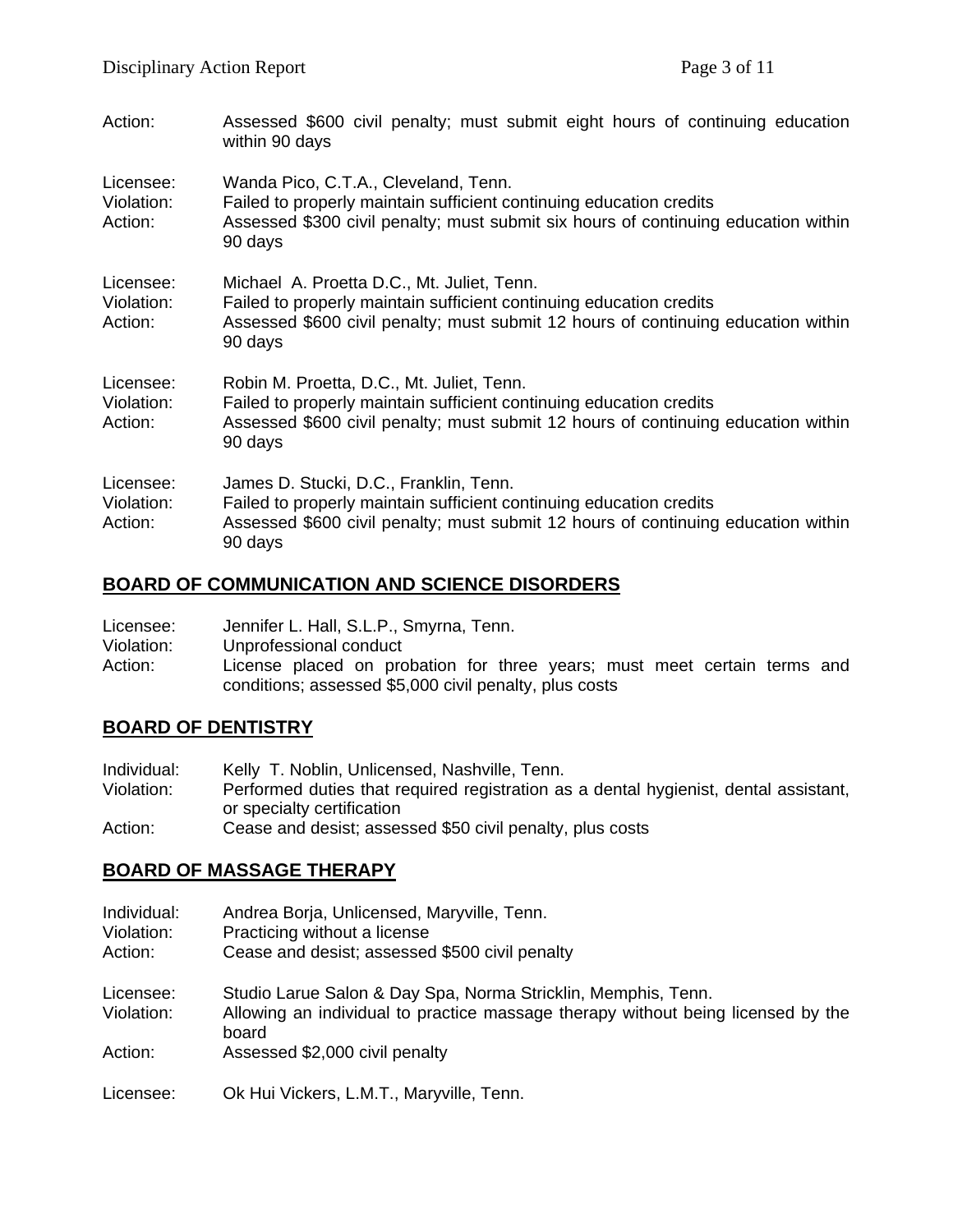Violation: Guilty of a crime Action: License permanently revoked; assessed \$100 civil penalty, assessed costs

# **BOARD OF MEDICAL EXAMINERS**

| Licensee:<br>Violation:<br>Action: | James R. Appleton III, M.D., Lexington, Tenn.<br>Violation of board order<br>License revoked; assessed costs                                                                                                                                                  |
|------------------------------------|---------------------------------------------------------------------------------------------------------------------------------------------------------------------------------------------------------------------------------------------------------------|
| Licensee:<br>Violation:            | Charles P. Bownds, M.D., Pikeville, Tenn.<br>Failed and/or neglected to document clinical indication to substantiate continued<br>use of narcotic or other controlled drugs; failed to develop appropriate treatment<br>plan to cure the patient              |
| Action:                            | License suspended for not less than two months, must meet certain terms and<br>conditions; assessed \$24,000 civil penalty, plus costs                                                                                                                        |
| Licensee:<br>Violation:<br>Action: | Nicholas C. Caro, M.D., Chicago, IL.<br>Prior action taken by the state of Illinois<br>License placed on probation for not less than three years; must comply with terms<br>of Illinois Order; assessed costs                                                 |
| Licensee:<br>Violation:<br>Action: | Anthony P. Dalton, M.D., Winchester, Tenn.<br>Violation of board Order<br>License voluntarily surrendered                                                                                                                                                     |
| Licensee:<br>Violation:<br>Action: | Charles W. Emerson III, M.D., Hendersonville, Tenn.<br>Failed to properly supervise staff<br>License placed on probation for not less than five years; must meet certain terms<br>and conditions; assessed \$6,000 civil penalty, plus costs                  |
| Licensee:<br>Violation:<br>Action: | Ali A. Garatli, M.D., Johnson City, Tenn.<br>Failed to properly maintain sufficient continuing education credits<br>License reprimanded; must meet certain terms and conditions; assessed \$320 civil<br>penalty, plus costs                                  |
| Licensee:<br>Violation:            | Karole J. Hays, M.X.R.T., Bartlett, Tenn.<br>Habitual intoxication or personal misuse of any drugs or the use of intoxicating<br>liquors, narcotics, controlled substances or other drugs or stimulants to affect the<br>ability to practice                  |
| Action:                            | License suspended; must meet certain terms and conditions; assessed costs                                                                                                                                                                                     |
| Licensee:<br>Violation:<br>Action: | Jamal Isber, M.D., Lafollette, Tenn.<br>Failed to properly maintain sufficient continuing education credits<br>Assessed \$1,460 civil penalty; must submit 36.5 hours of continuing education<br>within 180 days and an additional ten hours within two years |
| Licensee:<br>Violation:<br>Action: | Sunil M. John, M.D., Knoxville, Tenn.<br>Failed to properly maintain sufficient continuing education credits<br>Assessed \$180 civil penalty; must submit 4.5 hours of continuing education within<br>180 days and an additional ten hours within two years   |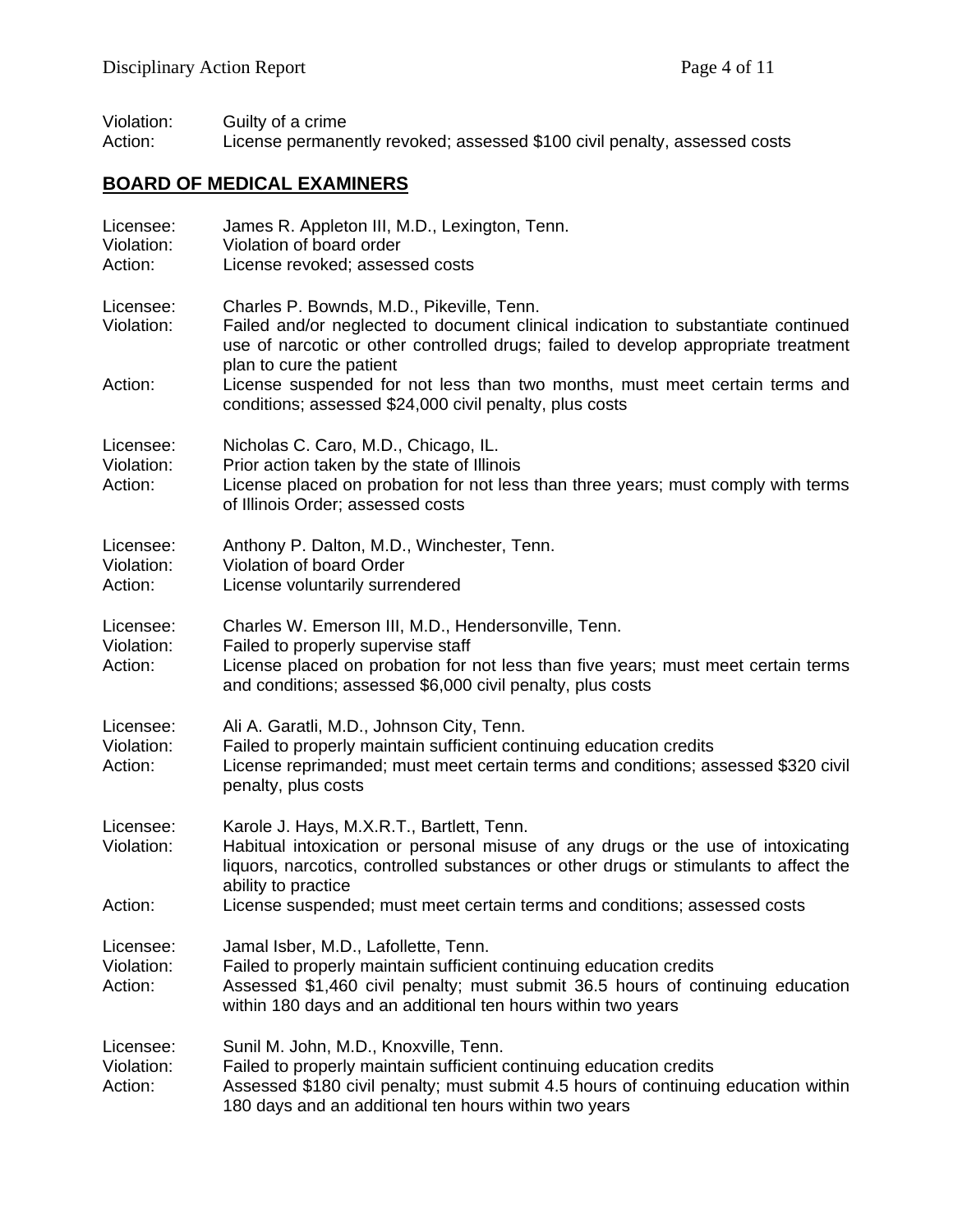| Licensee:<br>Violation:<br>Action: | George S. Kerr, M.D., Dalton, Ga.<br>Prior action taken by the state of Georgia<br>License reprimanded; must comply with terms of Georgia Order; assessed costs                                                                                              |
|------------------------------------|--------------------------------------------------------------------------------------------------------------------------------------------------------------------------------------------------------------------------------------------------------------|
| Licensee:<br>Violation:<br>Action: | Edward L. King, M.D., Hermitage, Tenn.<br>Violation of board Order<br>License permanently surrendered/revoked                                                                                                                                                |
| Licensee:<br>Violation:<br>Action: | Bruce P. Levy, M.D., Nashville, Tenn.<br>Found to be in possession of marijuana<br>License placed on probation for not less than five years; must meet certain terms<br>and conditions; assessed \$1,000 civil penalty, plus costs                           |
| Licensee:<br>Violation:            | Aubrey D. McElroy Jr., M.D., Johnson City, Tenn.<br>Misconduct regarding advertising for remote services; inadequate supervision of<br>advanced practice nurse                                                                                               |
| Action:                            | Assessed \$2,500 civil penalty, plus costs                                                                                                                                                                                                                   |
| Licensee:<br>Violation:<br>Action: | Sherita D. Willis, M.D., Marion, Ark.<br>Failed to properly maintain sufficient continuing education credits<br>Assessed \$1,600 civil penalty; must submit 40 hours of continuing education<br>within 180 days and an additional ten hours within two years |

# **BOARD OF NURSING**

| Licensee:<br>Violation: | Karen List Anderson, A.P.N., R.N., Paris, Tenn.<br>Unprofessional conduct; removed controlled substances without authorization from<br>a licensed prescriber                                   |
|-------------------------|------------------------------------------------------------------------------------------------------------------------------------------------------------------------------------------------|
| Action:                 | A.P.N. certificate and R.N. license placed on probation for no less than four years,<br>to run concurrent with contract already in place with the Tennessee Professional<br>Assistance Program |
| Licensee:               | Lucci Barry, L.P.N., Portland, Tenn.                                                                                                                                                           |
| Violation:              | Called in unauthorized prescriptions for personal use                                                                                                                                          |
| Action:                 | License suspended; must meet certain terms and conditions                                                                                                                                      |
| Licensee:               | Narsh D. Benson II, Cross Plains, Tenn.                                                                                                                                                        |
| Violation:              | Unprofessional conduct                                                                                                                                                                         |
| Action:                 | License permanently voluntarily surrendered/revoked                                                                                                                                            |
| Licensee:<br>Violation: | Marilyn D. Bledsoe, R.N., Memphis, Tenn.<br>Positive drug screen                                                                                                                               |
| Action:                 | License suspended; must meet certain terms and conditions                                                                                                                                      |
| Licensee:               | Debra R. Brand, L.P.N., Tamarac, Fla.                                                                                                                                                          |
| Violation:<br>Action:   | Prior action taken by the state of North Carolina<br>License revoked                                                                                                                           |
|                         |                                                                                                                                                                                                |
| Licensee:               | Stuart M. Cawthorn, L.P.N., Bradyville, Tenn.                                                                                                                                                  |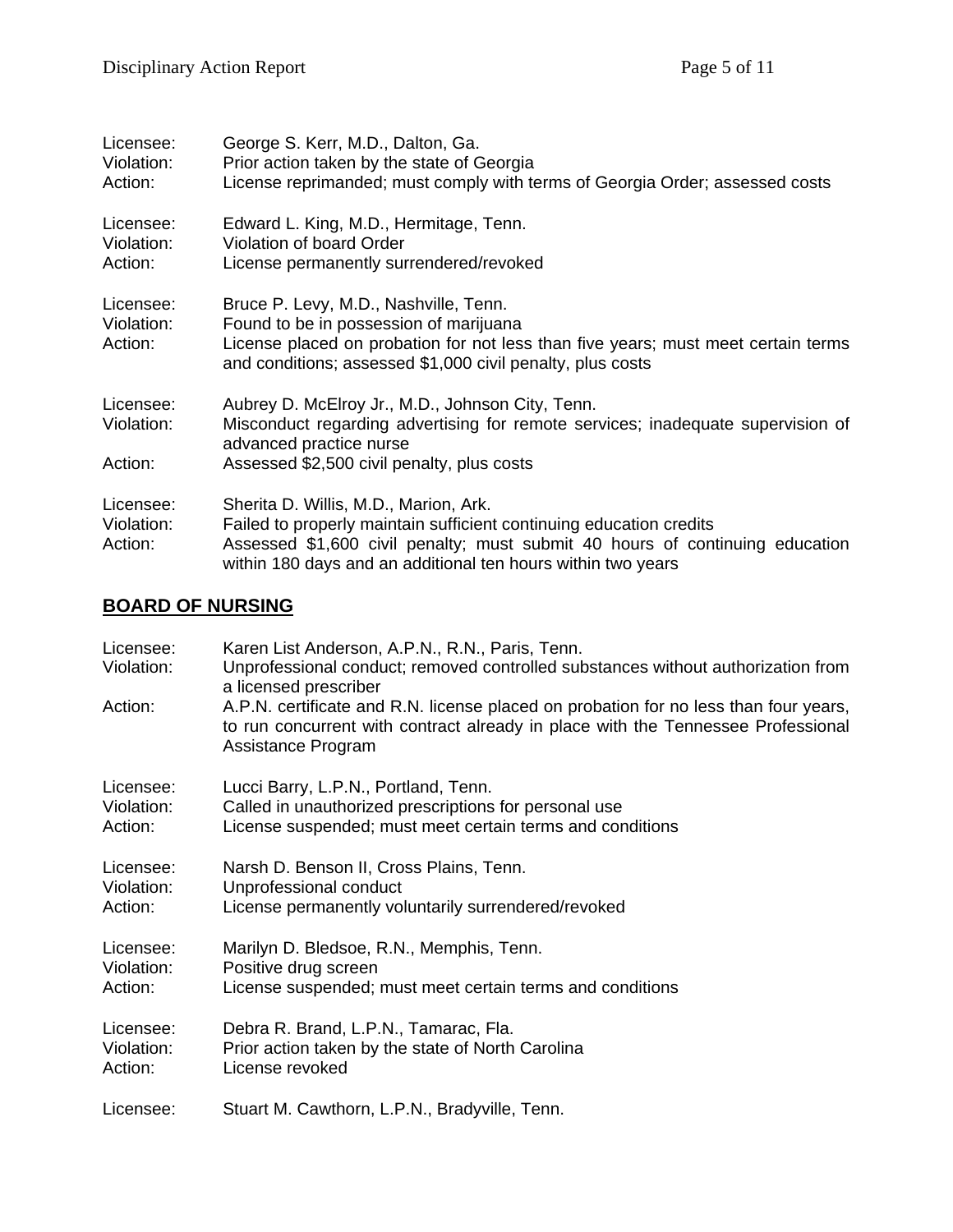| Violation:                         | Guilty of a crime                                                                                                                                                                                                                                                                                                   |
|------------------------------------|---------------------------------------------------------------------------------------------------------------------------------------------------------------------------------------------------------------------------------------------------------------------------------------------------------------------|
| Action:                            | License suspended for one year; must meet certain terms and conditions                                                                                                                                                                                                                                              |
| Licensee:                          | Rebecca L. Chipman, L.P.N., Millington, Tenn.                                                                                                                                                                                                                                                                       |
| Violation:                         | Violation of board order                                                                                                                                                                                                                                                                                            |
| Action:                            | License revoked                                                                                                                                                                                                                                                                                                     |
| Licensee:                          | Deszmer L. Cole, L.P.N., Johnson City, Tenn.                                                                                                                                                                                                                                                                        |
| Violation:                         | Violation of board order                                                                                                                                                                                                                                                                                            |
| Action:                            | License voluntarily surrendered/revoked                                                                                                                                                                                                                                                                             |
| Licensee:<br>Violation:<br>Action: | Susan C. Cothran, R.N., Cookeville, Tenn.<br>Guilty of a crime<br>License placed on probation to run concurrent with contract already in place with<br>the Tennessee Professional Assistance Program                                                                                                                |
| Licensee:                          | Mary Dombrowski, R.N., Newbern, Tenn.                                                                                                                                                                                                                                                                               |
| Violation:                         | Unprofessional conduct                                                                                                                                                                                                                                                                                              |
| Action:                            | License placed on probation; must meet certain terms and conditions                                                                                                                                                                                                                                                 |
| Licensee:<br>Violation:<br>Action: | Lindsey M. Dorsett, R.N., Memphis, Tenn.<br>Failure to maintain accurate patient records; removal of controlled substance<br>without authorization from a licensed prescriber<br>License placed on probation to run concurrent with contract already in place with<br>the Tennessee Professional Assistance Program |
| Licensee:                          | Emily R. Ellis, R.N., Burlison, Tenn.                                                                                                                                                                                                                                                                               |
| Violation:                         | Guilty of a crime; impersonating another license practitioner                                                                                                                                                                                                                                                       |
| Action:                            | License suspended; must meet certain terms and conditions                                                                                                                                                                                                                                                           |
| Licensee:<br>Violation:<br>Action: | Theresa C. Friedmann, R.N., Goodlettsville, Tenn.<br>Unfit or incompetent by reason of negligence, habits or other causes; addicted to<br>the use of alcohol or drugs to the degree of interfering with nursing duties<br>License voluntarily surrendered/revoked                                                   |
| Licensee:                          | Sharon A. Goats, L.P.N., Pulaski, Tenn.                                                                                                                                                                                                                                                                             |
| Violation:                         | Violation of board order                                                                                                                                                                                                                                                                                            |
| Action:                            | License revoked                                                                                                                                                                                                                                                                                                     |
| Licensee:<br>Violation:            | Kelsey Dawson Lenihan, R.N., Knoxville, Tenn.<br>Failure to maintain accurate patient records; removal of controlled substance<br>without authorization from a licensed prescriber                                                                                                                                  |
| Action:                            | License placed on probation to run concurrent with contract already in place with<br>the Tennessee Professional Assistance Program                                                                                                                                                                                  |
| Licensee:                          | Pamela J. Marshall, R.N., Oakdale, Tenn.                                                                                                                                                                                                                                                                            |
| Violation:                         | Violation of board order                                                                                                                                                                                                                                                                                            |
| Action:                            | License revoked; assessed \$500 civil penalty, plus costs                                                                                                                                                                                                                                                           |
| Licensee:                          | Julie Martin, R.N., Germantown, Tenn.                                                                                                                                                                                                                                                                               |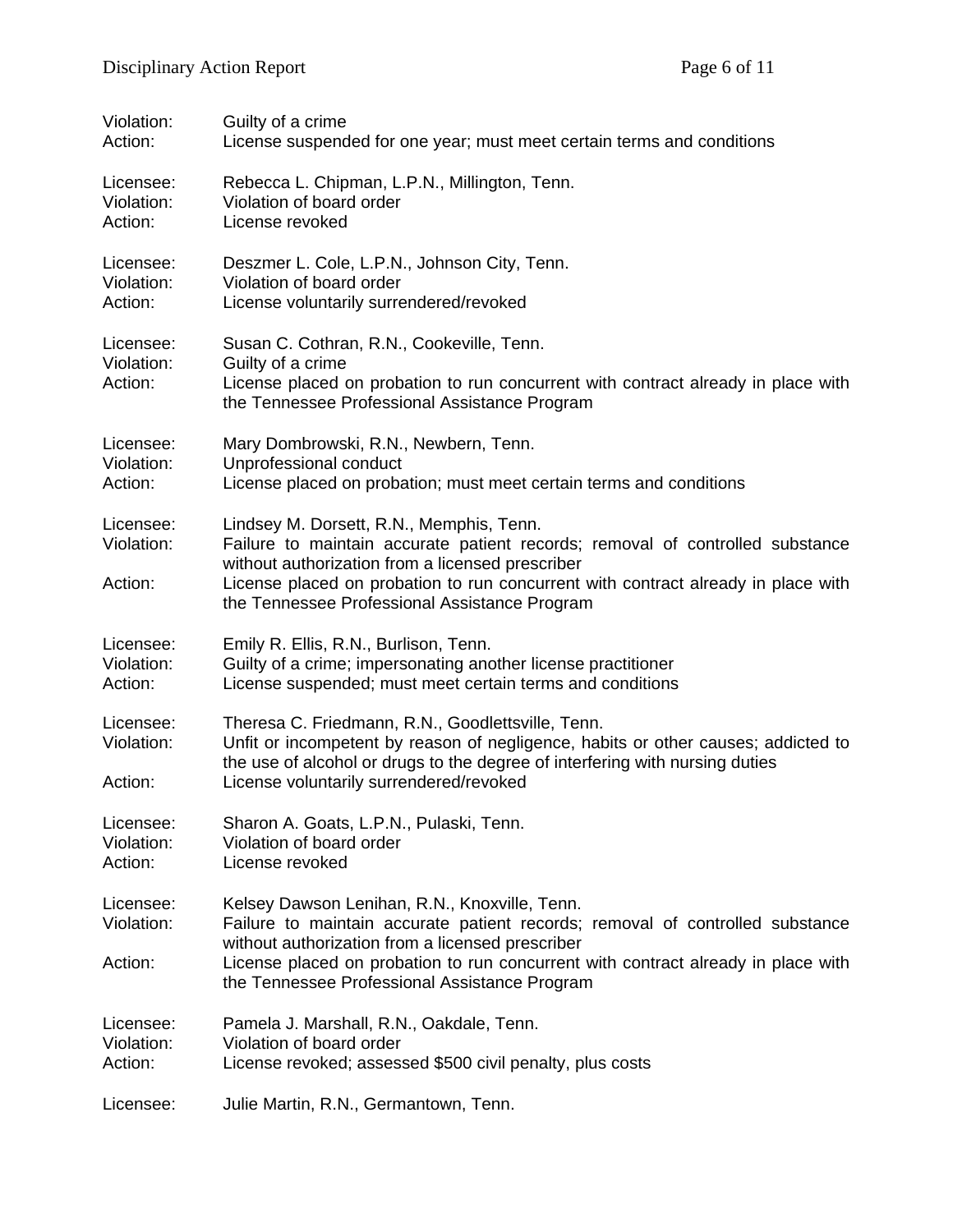| Violation:<br>Action:              | Failure to maintain accurate patient records; removal of controlled substance<br>without authorization from a licensed prescriber<br>License placed on probation to run concurrent with contract already in place with<br>the Tennessee Professional Assistance Program |
|------------------------------------|-------------------------------------------------------------------------------------------------------------------------------------------------------------------------------------------------------------------------------------------------------------------------|
| Licensee:<br>Violation:            | Marilyn K. McKelvey, R.N., Jackson, Tenn.<br>Being under the influence of and addicted to the use of alcohol or drugs to the<br>degree of interfering with nursing duties                                                                                               |
| Action:                            | License suspended; must meet certain terms and conditions                                                                                                                                                                                                               |
| Licensee:<br>Violation:            | Amanda D. Morgan, R.N., McEwen, Tenn.<br>Addicted to the use of alcohol or drugs to the degree of interfering with nursing<br>duties                                                                                                                                    |
| Action:                            | License suspended; must meet certain terms and conditions                                                                                                                                                                                                               |
| Licensee:<br>Violation:            | Sheila A. Nulf, R.N., Jacksboro, Tenn.<br>Being under the influence of alcoholic beverages, or under the influence of drugs<br>while on duty                                                                                                                            |
| Action:                            | License suspended; must meet certain terms                                                                                                                                                                                                                              |
| Licensee:<br>Violation:            | Stephanie D. Oakes, L.P.N., LaFollette, Tenn.<br>Being under the influence of alcoholic beverages, or under the influence of drugs<br>while on duty                                                                                                                     |
| Action:                            | License suspended; must meet certain terms and conditions                                                                                                                                                                                                               |
| Licensee:<br>Violation:<br>Action: | Lisa G. Platz, R.N., Memphis, Tenn.<br>Violation of board order<br>License suspended; must meet certain terms and conditions                                                                                                                                            |
| Licensee:<br>Violation:<br>Action: | Mattie Y. Sherard, A.P.N., R.N., Chattanooga, Tenn.<br>Guilty of a crime<br>A.P.N. certificate and R.N. license suspended; must meet certain terms and<br>conditions                                                                                                    |
| Licensee:<br>Violation:<br>Action: | Brian D. Shreeve, L.P.N., Goodlettsville, Tenn.<br>Unprofessional conduct<br>License placed on probation; must meet certain terms and conditions                                                                                                                        |
| Licensee:<br>Violation:            | Janice Staley, R.N., Crossville, Tenn.<br>Being under the influence of alcoholic beverages, or under the influence of drugs<br>while on duty                                                                                                                            |
| Action:                            | License placed on probation to run concurrent with contract already in place with<br>the Tennessee Professional Assistance Program                                                                                                                                      |
| Licensee:<br>Violation:            | Sonia L. Tindell, A.P.N., R.N., Knoxville, Tenn.<br>Removal of controlled substances without authorization from a licensed prescriber;<br>being under the influence of alcoholic beverages or drugs while on duty; over<br>prescribing inconsistent with board rules    |
| Action:                            | A.P.N. certificate and R.N. license revoked; assessed \$500 civil penalty, plus<br>costs                                                                                                                                                                                |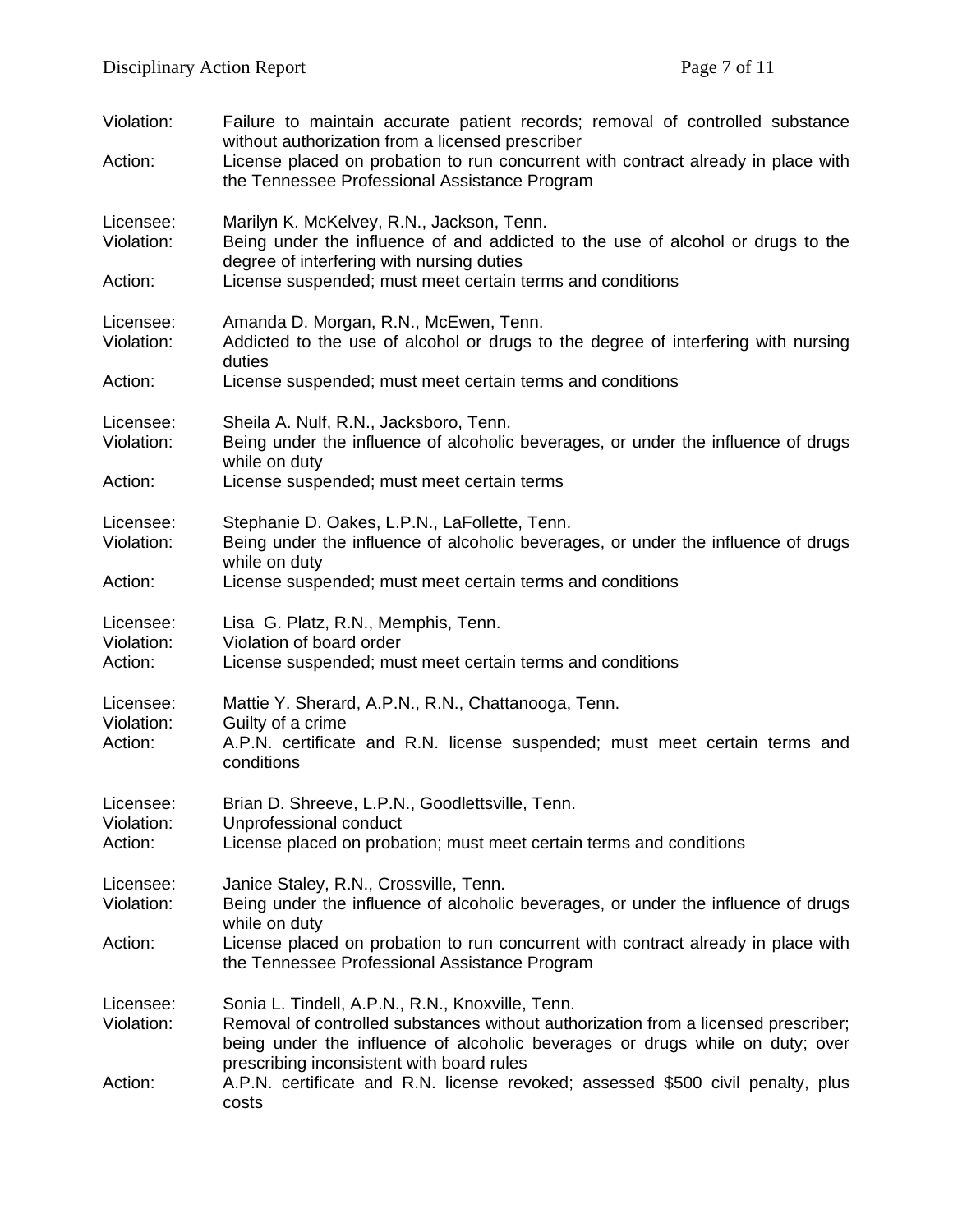| Licensee:<br>Violation:            | Nancy A. Veysey, R.N., Sweetwater, Tenn.<br>Failure to maintain accurate patient records; removal of controlled substances<br>without authorization from a licensed prescriber; being under the influence of<br>alcoholic beverages, or drugs which impair judgment while on duty |
|------------------------------------|-----------------------------------------------------------------------------------------------------------------------------------------------------------------------------------------------------------------------------------------------------------------------------------|
| Action:                            | License suspended; must meet certain terms and conditions                                                                                                                                                                                                                         |
| Licensee:<br>Violation:<br>Action: | Susan C. Webster, L.P.N., Friendsville, Tenn.<br>Violation of board order<br>License to remain on probation for one year; must meet certain terms and<br>conditions; assessed \$250 civil penalty                                                                                 |
| Licensee:<br>Violation:            | James S. Willis, R.N., Knoxville, Tenn.<br>Removed controlled substances without authorization from a licensed prescriber;<br>being under the influence of alcoholic beverages, or under the influence of drugs<br>which impair judgment while on duty                            |
| Action:                            | License placed on probation to run concurrent with contract already in place with<br>the Tennessee Professional Assistance Program                                                                                                                                                |

### **BOARD OF OCCUPATIONAL THERAPY**

| Licensee:<br>Violation:<br>Action: | Peter W. Fitzstevens, O.T., Maryville, Tenn.<br>Failed to properly maintain sufficient continuing education credits<br>Assesses \$100 civil penalty; must submit one hour of continuing education by the<br>end of the next calendar year  |
|------------------------------------|--------------------------------------------------------------------------------------------------------------------------------------------------------------------------------------------------------------------------------------------|
| Licensee:<br>Violation:<br>Action: | Reginald V. Hamilton, O.T.A. Memphis, Tenn.<br>Failed to properly maintain sufficient continuing education credits<br>Assesses \$100 civil penalty; must submit five hours of continuing education by the<br>end of the next calendar year |
| Licensee:<br>Violation:<br>Action: | Kelly L. Harris, O.T.A., Oak Ridge, Tenn.<br>Failed to properly maintain sufficient continuing education credits<br>Assesses \$100 civil penalty; must submit two hours of continuing education by the<br>end of the next calendar year    |
| Licensee:<br>Violation:<br>Action: | Karla J. Holiday, O.T.A., Bartlett, Tenn.<br>Failed to properly maintain sufficient continuing education credits<br>Assesses \$100 civil penalty; must submit ten hours of continuing education by the<br>end of the next calendar year    |

### **BOARD OF OSTEOPATHIC EXAMINERS**

Licensee: Steven W. Johnson, D.O., Sevierville, Tenn. Violation: Failed to properly maintain sufficient continuing credits Action: Assessed \$1,460 civil penalty, must submit 36.5 hours of continuing education within 180 days and an additional ten hours within two years Licensee: James W. Sego, D.O., Cleveland, Tenn. Violation: Personal misuse of controlled substances; unlawful dispensing of controlled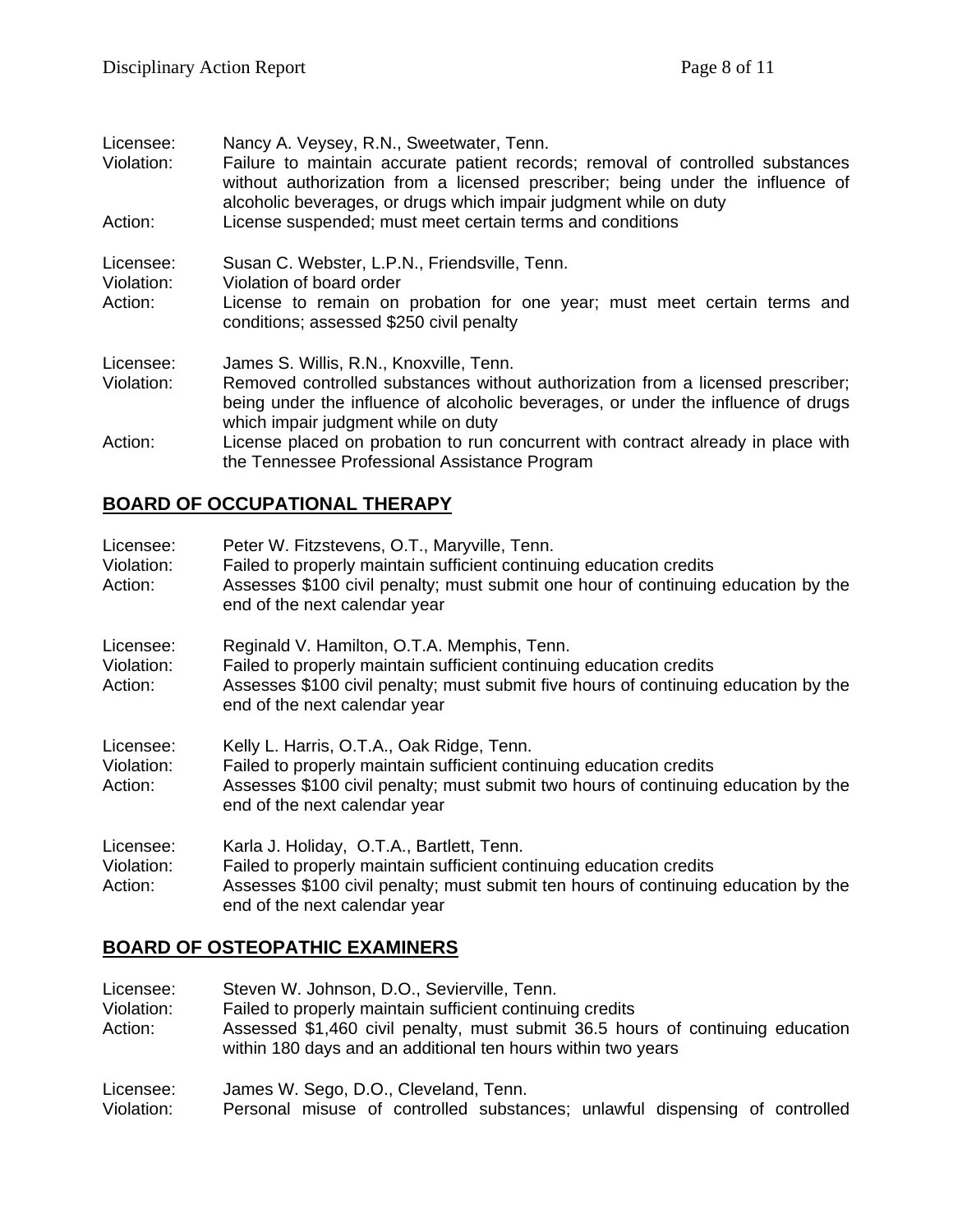substances; assisting unlicensed persons in the unlawful practice of medicine Action: License placed on probation for four years, must meet certain terms and conditions; assessed \$4,000 civil penalty, plus costs

#### **BOARD OF PHARMACY**

| Licensee:                          | Brenton K. Bolling, R.T., Lenoir City, Tenn.                                                                                                                                            |
|------------------------------------|-----------------------------------------------------------------------------------------------------------------------------------------------------------------------------------------|
| Violation:                         | Removed controlled substances without authorization from a licensed prescriber                                                                                                          |
| Action:                            | <b>Registration revoked</b>                                                                                                                                                             |
| Licensee:                          | Latisha D. Burch, R.T., Chattanooga, Tenn.                                                                                                                                              |
| Violation:                         | Removed controlled substances without authorization from a licensed prescriber                                                                                                          |
| Action:                            | <b>Registration revoked</b>                                                                                                                                                             |
| Licensee:                          | Kimberly E. Christianson, R.T., Prospect, Tenn.                                                                                                                                         |
| Violation:                         | Removed controlled substances without authorization from a licensed prescriber                                                                                                          |
| Action:                            | <b>Registration revoked</b>                                                                                                                                                             |
| Licensee:                          | Crystal Earls, R.T., Knoxville, Tenn.                                                                                                                                                   |
| Violation:                         | Forged prescriptions for resale without authorization from a licensed prescriber                                                                                                        |
| Action:                            | <b>Registration revoked</b>                                                                                                                                                             |
| Licensee:<br>Violation:<br>Action: | Rachael r. Jarrell, R.T., Memphis, Tenn.<br>Forged and dispensed prescriptions to herself for resale without authorization from<br>a licensed prescriber<br><b>Registration revoked</b> |
| Licensee:                          | Kevin A. Lyles, D.Ph., Gray, Tenn.                                                                                                                                                      |
| Violation:                         | Removed controlled substances without authorization from a licensed prescriber                                                                                                          |
| Action:                            | License revoked                                                                                                                                                                         |
| Licensee:<br>Violation:<br>Action: | Laura McConnell, R.T., Five Points, Tenn.<br>Removed controlled substances for personal use without authorization from a<br>licensed prescriber<br><b>Registration revoked</b>          |
| Licensee:                          | Robert R. Moon, D.Ph., Hermitage, Tenn.                                                                                                                                                 |
| Violation:                         | Removed controlled substances without authorization from a licensed prescriber                                                                                                          |
| Action:                            | License revoked                                                                                                                                                                         |
| Licensee:                          | Donna F. Raines, R.T., Chattanooga, Tenn.                                                                                                                                               |
| Violation:                         | Removed controlled substances without authorization from a licensed prescriber                                                                                                          |
| Action:                            | <b>Registration revoked</b>                                                                                                                                                             |

#### **BOARD OF PHYSICAL THERAPY**

| Licensee:  | Kevin C. Covington, P.T., Pembroke, Ky.     |
|------------|---------------------------------------------|
| Violation: | Prior action taken by the state of Kentucky |
| Action:    | License reprimanded                         |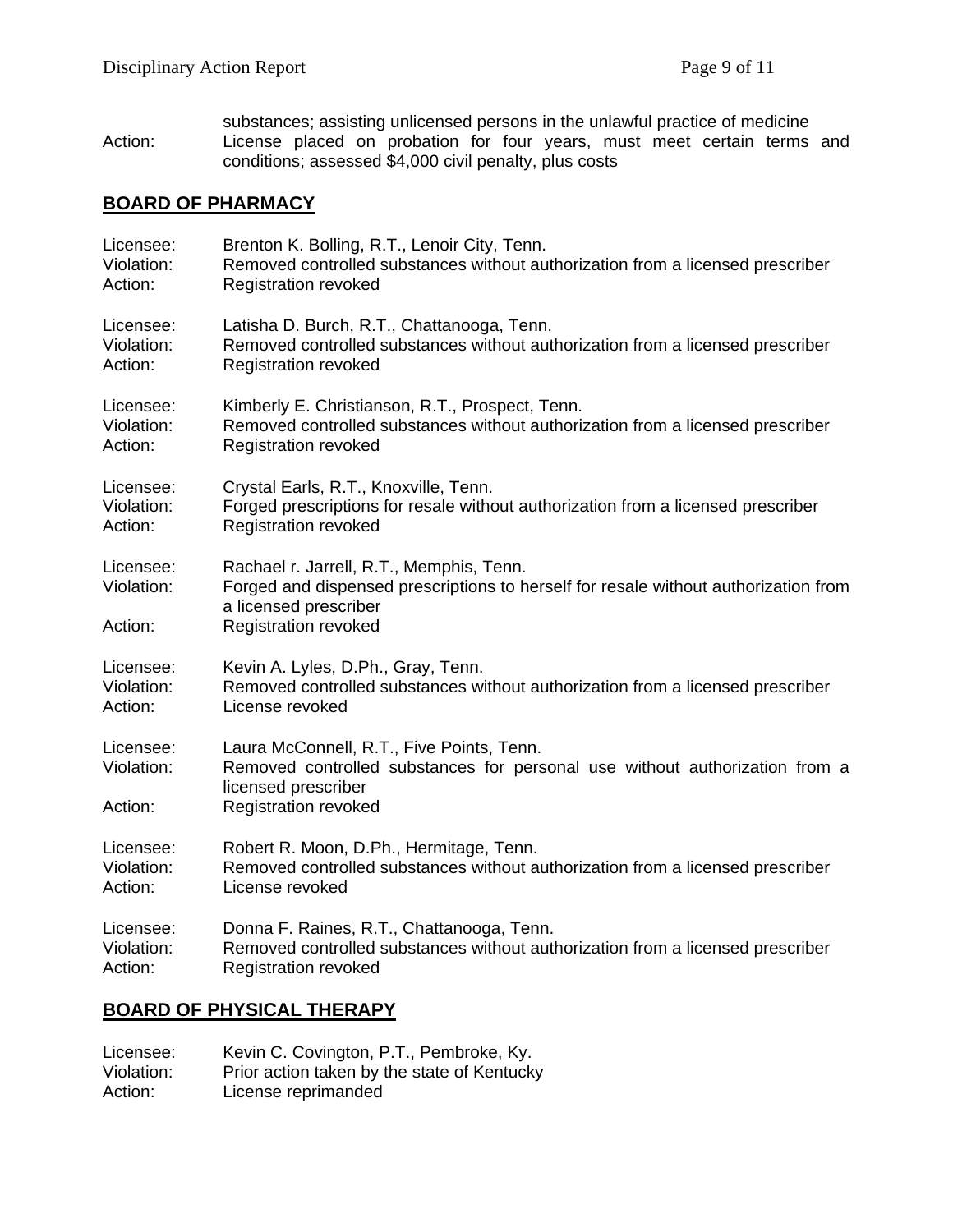| Licensee:  | Casie R. Hendon, P.T., Nashville, Tenn.     |
|------------|---------------------------------------------|
| Violation: | Prior action taken by the state of Kentucky |
| Action:    | License reprimanded                         |

#### **BOARD OF PODIATRIC MEDICAL EXAMINERS**

| Licensee:  | Jackie J. Bond aka J. Judith Bond, Ort., Murfreesboro, Tenn. |
|------------|--------------------------------------------------------------|
| Violation: | Prior action taken by the state of Florida                   |
| Action:    | License revoked; assessed costs                              |

#### **BOARD OF PSYCHOLOGY EXAMINERS**

| Licensee:  | John W. Thurman, Ph. D., Johnson City, Tenn.                                                             |
|------------|----------------------------------------------------------------------------------------------------------|
| Violation: | Unprofessional conduct; negligence, or incompetence in the course of practice                            |
| Action:    | License reprimanded; must meet certain terms and conditions; assessed \$500 civil<br>penalty, plus costs |

#### **BOARD OF SOCIAL WORKER**

| Licensee:<br>Violation:<br>Action: | William W. Brent Jr., L.M.S.W., Franklin, Tenn.<br>Violation of board order<br>License revoked                                                                                                                                                                                                                                                                                                 |
|------------------------------------|------------------------------------------------------------------------------------------------------------------------------------------------------------------------------------------------------------------------------------------------------------------------------------------------------------------------------------------------------------------------------------------------|
| Licensee:<br>Violation:            | Lani A. Hunsaker, L.C.S.W., Mebane, N.C.<br>Unprofessional conduct; incapacity or impairment that prevents a licensee from<br>engaging in the practice with reasonable skill, competence, and safety to the<br>public                                                                                                                                                                          |
| Action:                            | License revoked                                                                                                                                                                                                                                                                                                                                                                                |
| Licensee:<br>Violation:            | Janet R. Vaughn, L.C.S.W., Cumberland City, Tenn.<br>Fraud, deception, misrepresentation, dishonest or illegal practices in or connected<br>with the practice of social work; gross malpractice, or a pattern of continued or<br>repeated malpractice, ignorance, negligence or incompetence in the course of<br>practice; conduct reflecting unfavorably upon the profession of social worker |
| Action:                            | License revoked                                                                                                                                                                                                                                                                                                                                                                                |

#### **ABUSE REGISTRY**

Individual: Antoine Glenn, Nashville, Tenn. Abuse: Physical Profession: Direct Support Professional Individual: Chad E. Wyatt, Nashville, Tenn. Abuse: Neglect/Misappropriation Profession: Caretaker